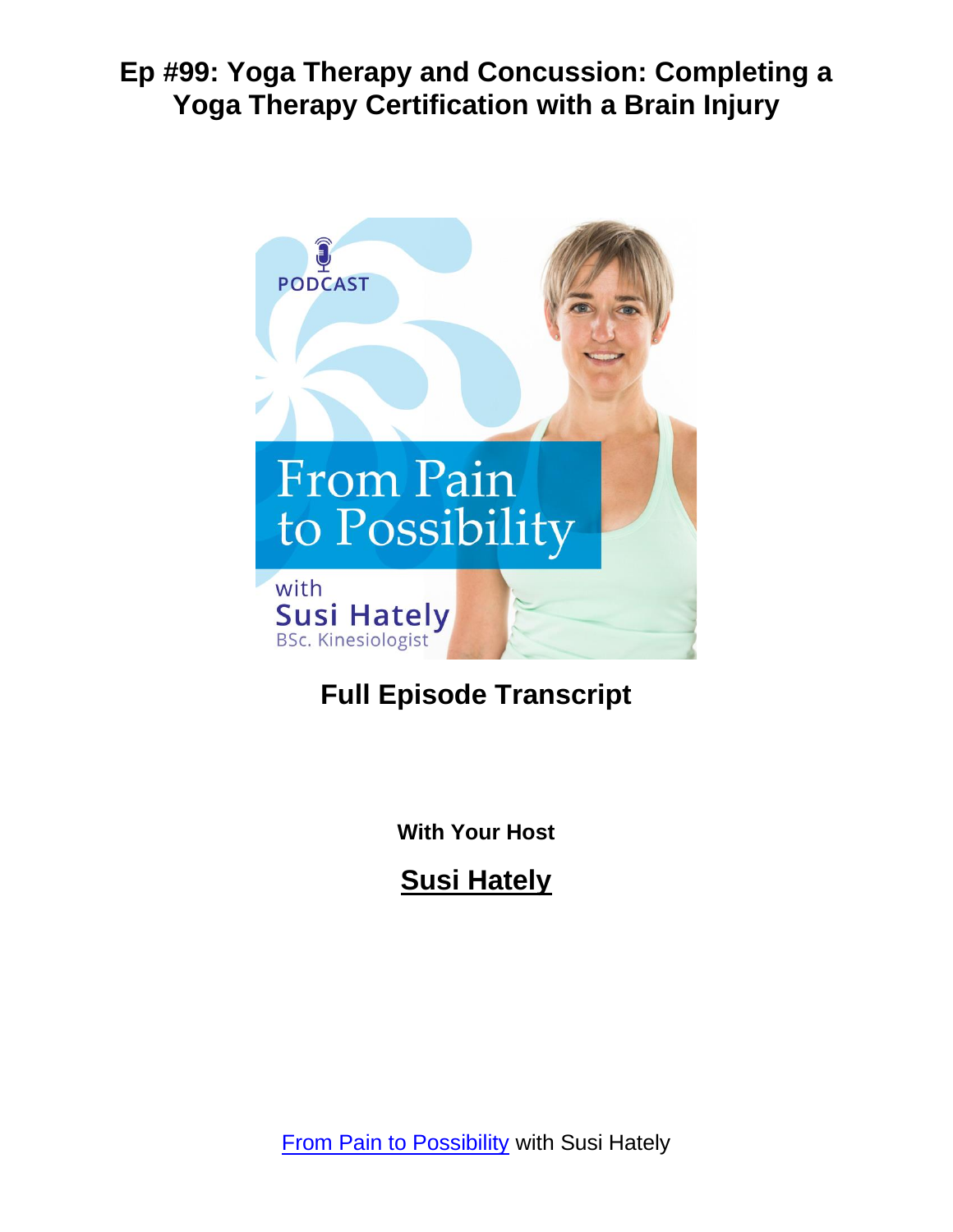**Male Announcer:** You're listening to *From Pain to Possibility* with Susi Hately. You will hear Susi's best ideas on how to reduce or even eradicate your pain and learn how to listen to your body when it whispers so you don't have to hear it scream. And now here's your host, Susi Hately.

Well, welcome and welcome back. I am so delighted for this episode because I have Bobbi Lalach here. And Bobbi and I have known each other for quite some time. And I'm going to let Bobbi introduce herself more so than what I will do. But Bobbi first started working with me as a private one to one client, and then she came aboard our certification program.

And what's more important here is her history of concussion. And what I really want the outcome of this episode to land for you all is that, A, recovery is possible. B, that you can absolutely do a higher learning process having a brain injury. And so I want to really allow Bobbi to, if I could put it this way, be an example of what's possible. Because she's not the only person in our certification program, nor in my private series, who has had concussion history or other brain injury history.

And we just want to show people there's some good stuff that can arise out of something that was not so good when it happened. So welcome, Bobbi. And how about you give a little bit of background about who you are, you have a kinesiology background, so share a little bit about that. And then tell us about your concussion.

Bobbi: So my name is Bobbi Lalach, I'm a kinesiologist and now yoga therapist. And I've been practicing with ICBC clients for many years, and sustained a concussion after a car accident in December 2018. And took a while to, first of all, get the diagnosis, didn't think there was anything wrong when I wasn't sleeping every night and having memory issues and cognitive issues.

And once I was diagnosed, went down the regular medical path of what you should do when you have a concussion, and wasn't really recovering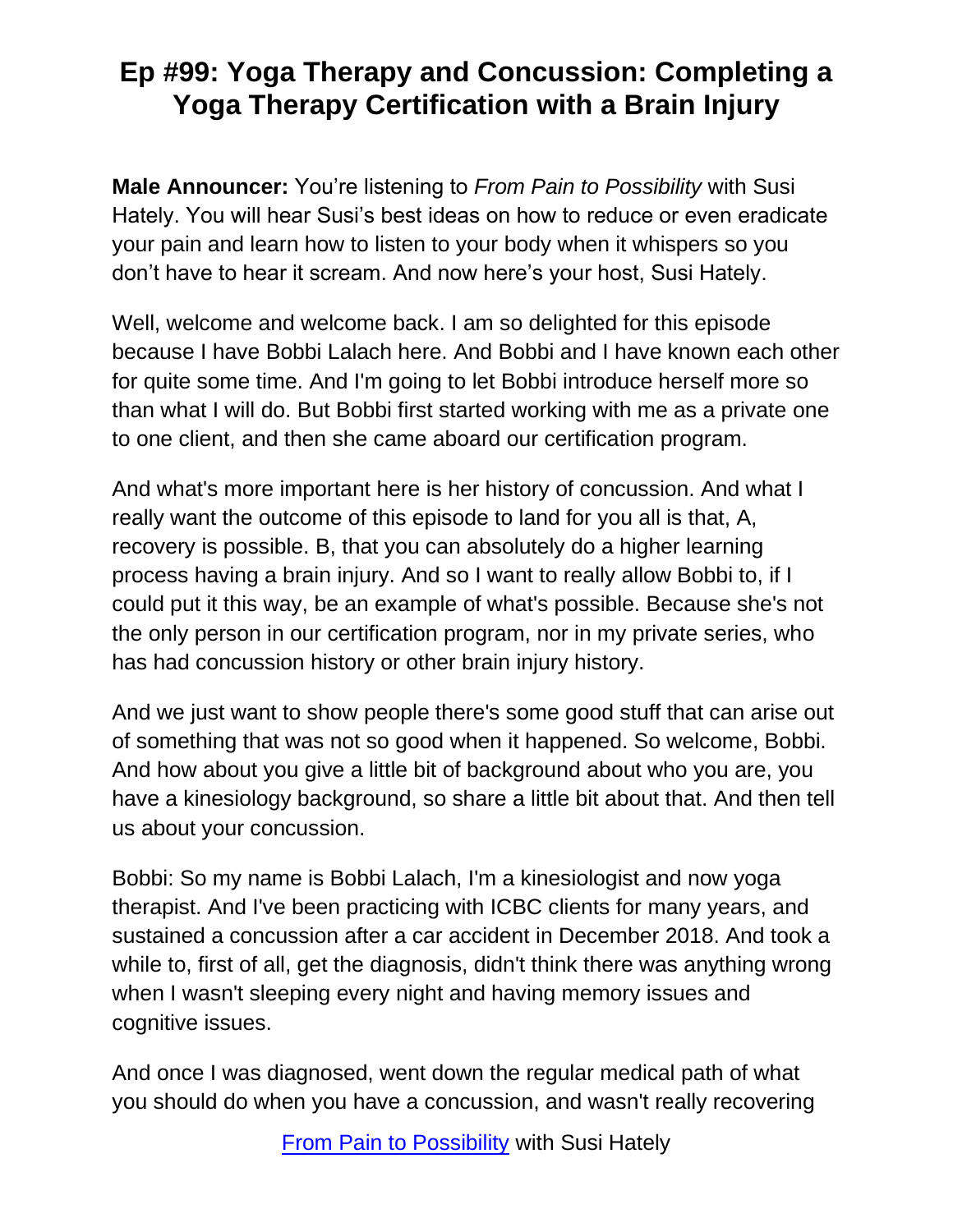as everyone thought I should be. And that's when I found you and then did have some more success. And then continued on because I liked what was happening when we were working together and wanted to learn more.

Susi: So when you see yourself from back then, and then where you are today, give a perspective. Like I'm thinking that there are people who are listening to this who either have had concussion or multiple concussions, or they know someone who's had a concussion. And concussion, like anything, is expressed differently and uniquely depending on who the person is. But what I'm curious is like when you look at your life back then and you look at your life now, what's different?

Bobbi: Everything. I didn't have enough energy to barely get through my day. I could only work one or two hours, three times a week. I had to have one day off from any appointments or any clients. I wasn't sleeping, I had anxiety, I had nausea, I had dizziness, I had daily headaches. And now I don't.

Now I'm sleeping properly. I can work 20 hours a week. I still take one day off just for myself. I still see Chinese medicine just as I'm increasing my workload and changes. I don't have the anxiety, I don't have the headaches, I don't have the nausea, don't have the dizziness, I don't have the cognitive challenges like I did.

Say for example, grocery shopping was a challenge. I couldn't scan the shelves to find the items that I wanted because it would make me dizzy. Or I had to plan, I could only do a certain activity for a certain amount of time, because then I would have to have a rest period after doing whatever activity I was doing. And now, I still do that, but I don't have to be as diligent about it. Or I'm just more aware of when I need to take the breaks, which are further apart. I can have longer work periods than before.

Susi: So would you say in our world, like in the functional synergy world, we often use the yellow lights analogy or this idea of listen to the whispers so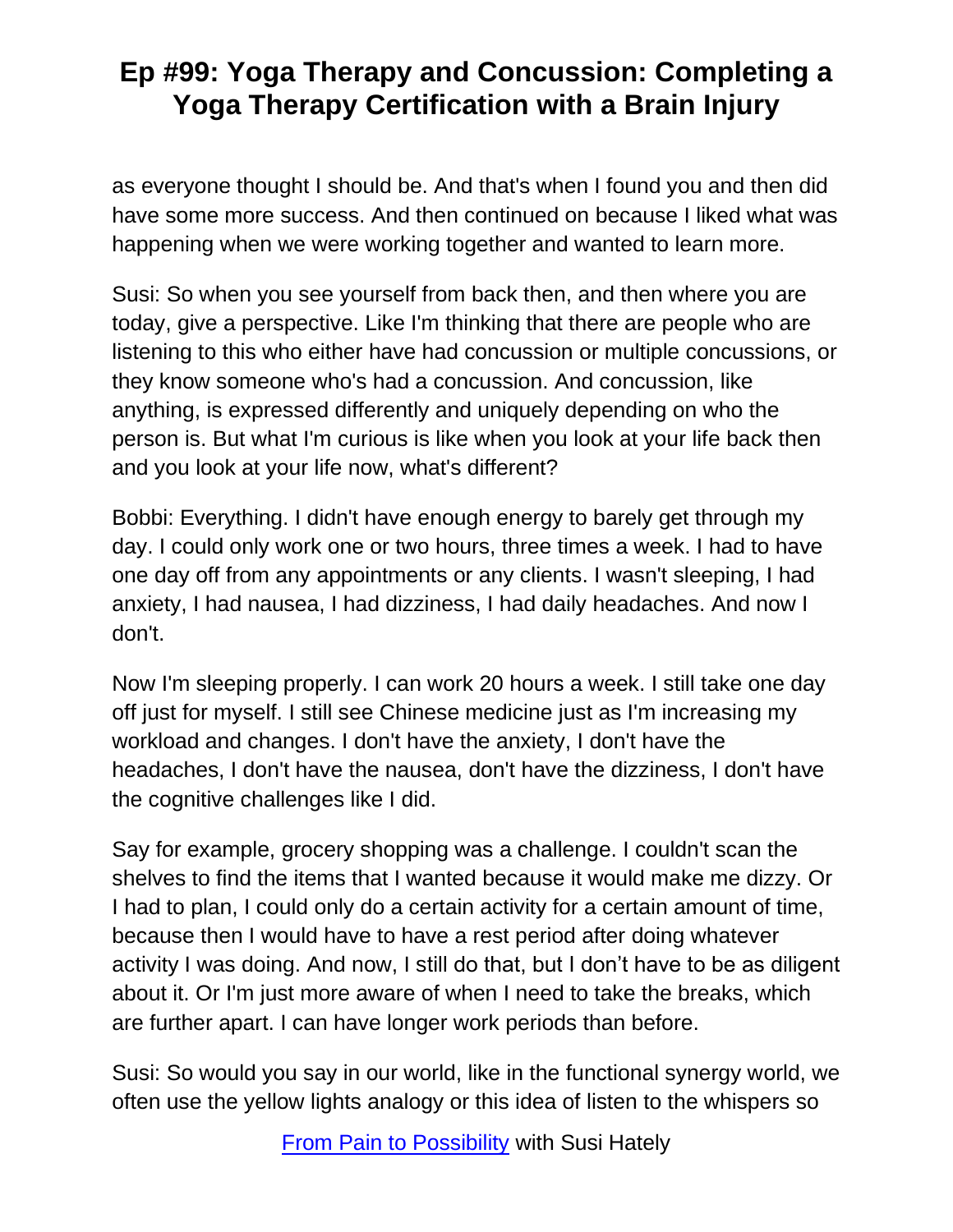you don't have to hear the screams. And we use the traffic light analogy where the red light is the scream and the yellow lights are the whispers. And the aim is to move from red to yellow.

So most people when they come for private sessions, they're at red, and they want to get down to yellow. And then we kind of help them navigate that yellow realm so that then they start to move between yellow and green. So do you remember like how long it took for you to really start to get a sense of your whispers, like your yellows and your ability to listen to them? Because that's the other piece of it, right? It's one thing to become aware of them and it's another thing to actually listen to them.

Bobbi: Probably into the certification program is when I could really listen and be more aware of what I needed to do and when I needed to do it. Instead of, like you said, blowing through them. And I think there was also so many factors contributing to the yellow lights that until some of them are quiet you couldn't even discern what was causing what, right? Like I could get nausea and dizziness, not just one. Now, it's usually just one. There's only one light instead of five lights, I guess.

Susi: And what do you think contributed to your being able to have some of those resolved and separated out so you can have one at a time versus them compounding each other?

Bobbi: That's a good question, I think the structure and, you know, talking about with Ayurveda, following the routines, and the structure, and the diet, and you were talking about scheduling, right, pre-planning, because then my head wasn't so busy with all of the things. Do you know what I mean? It was more laid out so my brain could have some time to rest, I think contributed.

I could sleep better then. I just knew what was happening in my day therefore, there would be less anxiety, better at writing lists, and planning. Because planning was also a challenge, right?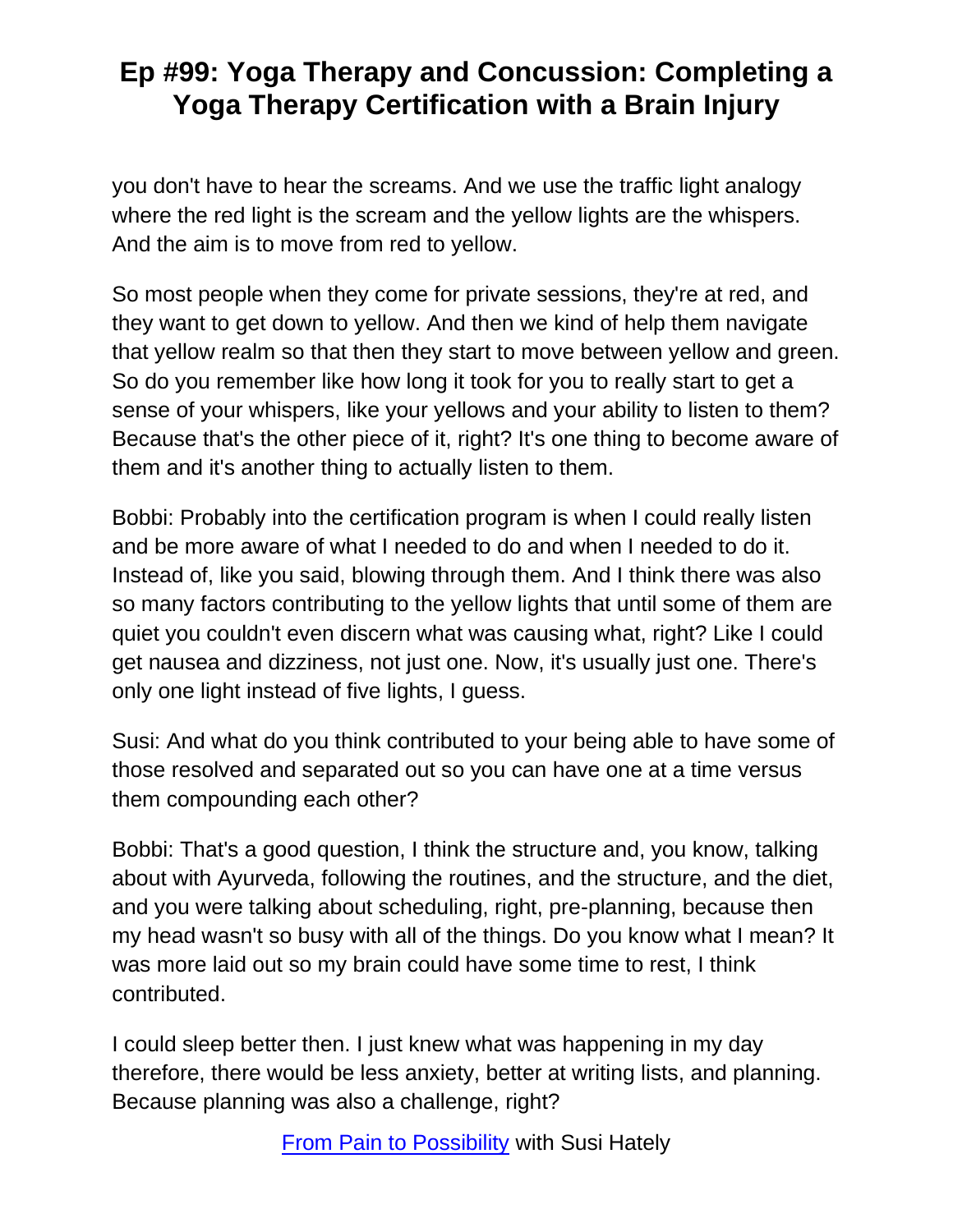Susi: Yeah, and then you've got how many kids?

Bobbi: Five.

Susi: Yes, so planning is a thing. When you've got kids, like kids planning goes up and then you add to it with your concussion, that changes things again. So this is really interesting. So tell me, because I remember there was a period of time when we were working one on one where you were seeing a few medical practitioners and it wasn't going well.

Now what I don't want this to be, just so the listener understands I'm not knocking medicine or medical science or the traditional rehabilitation approach. Not at all. More of what I want to highlight is the integration between the two worlds of what I like to call yoga and medicine or yoga and mindfulness or something of that sort. So what did you find didn't work when you were in that kind of traditional rehabilitative modality?

Bobbi: So when they would say these are your eye exercises, go do them. And I did three and my symptoms were off the chart. What should I do? And then they'd be scratching their head wondering, well, I don't know. Do you know what I mean? Just keep doing it, it'll get better.

Well, it didn't. It got worse so I'd be emailing, should I have had a four hour headache? Should I be dizzy for seven hours? And so yeah, that didn't work. And it also made me feel like there's something wrong because I'm not fitting the pattern, I'm not fitting into the mold. They don't know what to do with me, now what am I supposed to do? Which is kind of why I sought out you, because I wasn't fitting into X, Y, Z. protocol.

My Chinese medicine, they were more supportive, I guess, in where I was at. So that was okay. So I kind of had, you know, was being pulled in two different directions, in a sense.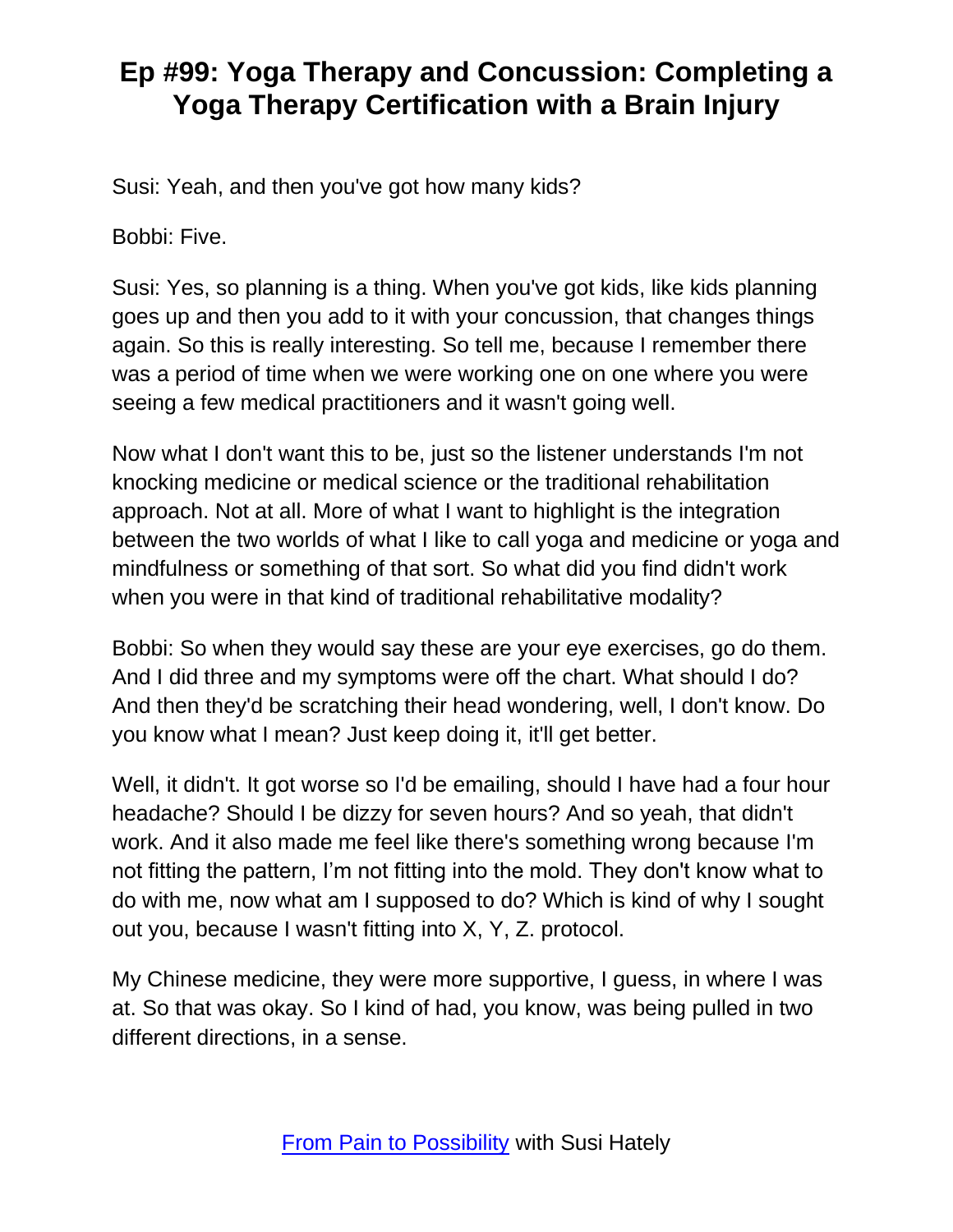Susi: Did you struggle at all when we started to work together and I was broadening this idea of like there is nothing wrong? I don't want to say there's nothing wrong, that the options are endless, possibility is available, you need to tune in more closely to those whispers so that you can sense when those eye exercises, as the example, like at what point those eye exercises were not working before it was too late, right? Did you struggle at all with that listening piece?

Bobbi: Yeah, because it was kind of vague. I didn't really know what you meant. Do you know what I mean? And plus my brain wasn't working right, I'm like what is she talking about? And I think back to those days a lot now, because it makes more sense about where you were going and what you were talking about.

But back then I'm like, well I don't know, I'll just keep going because she knows what she's doing. And I had faith in you and more so than, I guess, the other rehab's way because it wasn't working. Right? And I was seeing improvements in working with you. But yes, it was definitely a head scratcher to where we were going.

Susi: Yeah, and it's interesting. I want to actually do an episode on this because I received a Facebook Messenger message the other day about listening to your body. And people throw that term around a lot in yoga, and mindfulness, and in fitness, in some aspects like that. And it's really vague, like it's a really vague term, because what are you actually listening for?

Particularly when we're very cognitive human beings of like, just tell me what to do. Like, give me the structure. Give something that my intellect can understand.

Bobbi: Yeah.

Susi: Where what I'm actually seen is well, your body is a barometer. Your body is going to let you know. You've got do the work to determine, okay,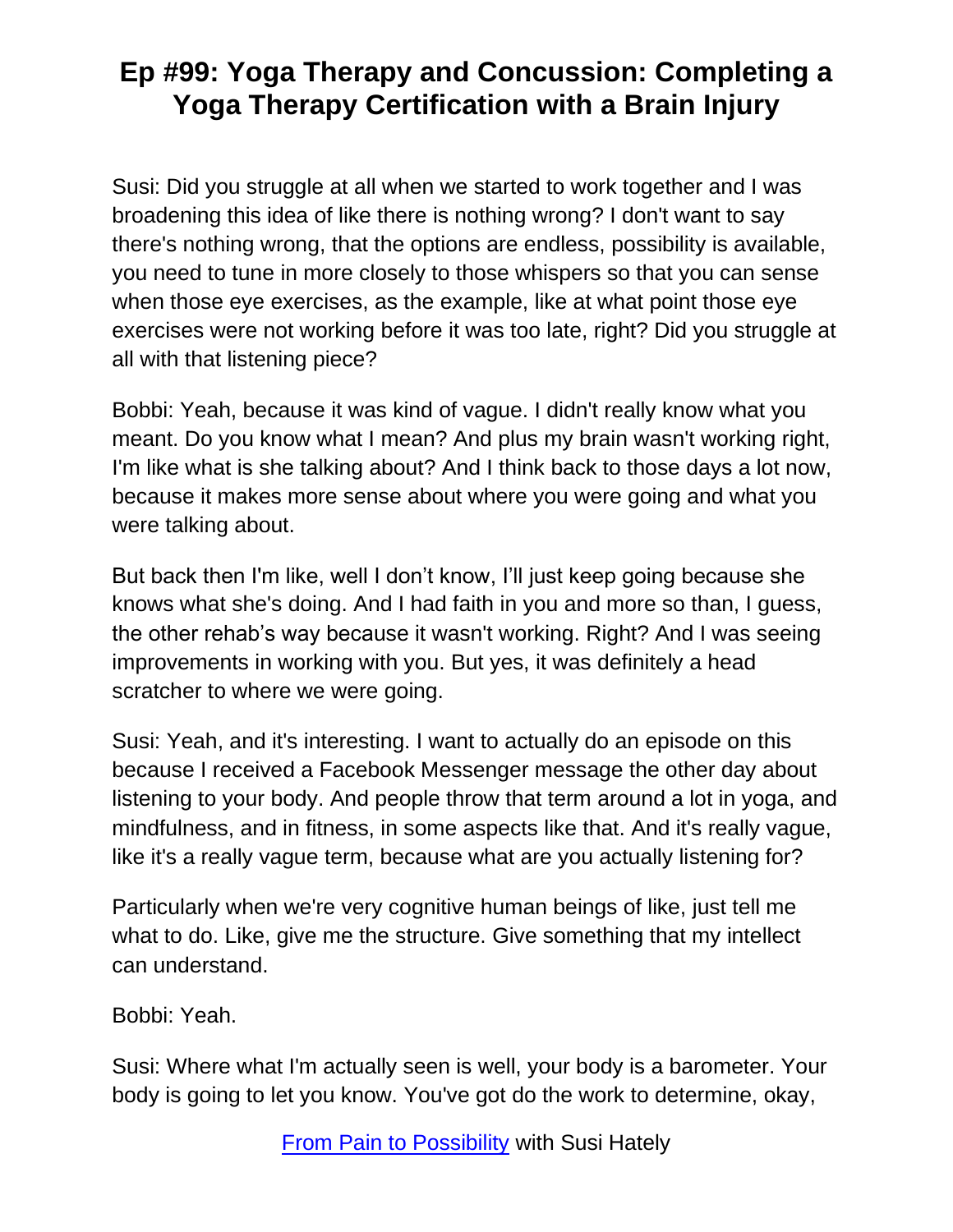what's the whisper? And the whispers can be subtle, right? And so it can be difficult or challenging to feel them. And yet, you did.

Bobbi: Yes, it was a long, roundabout way, I think. But I did.

Susi: When you couldn't quite comprehend what it is that I was offering, yet you saw results. Like was the only reason you kept up, was because you saw the results?

Bobbi: I don't know, I had faith in you as well, right? I had nothing to lose. I tried everything else, right? I didn't want to be that person labeled with fibromyalgia or chronic fatigue or whatever. I was also determined to heal myself. Do you know what I mean? I should know what I'm doing, but I didn't for this injury when it's yourself.

So yeah, I did struggle, but there were little improvements so I'm like, just keep going. One day at a time. It took way longer than I thought it would. It didn't fit the, what do they say, two weeks for a concussion? Two months? I don't remember the number that you should be healing at. What has it been? Three and a half years just about now.

Susi: Mm-hmm. And now you would say, like how many days a week are you working now?

Bobbi: Four days a week.

Susi: And how many hours a day?

Bobbi: Four to five.

Susi: Interesting, hey?

Bobbi: Yeah, like night and day. I had already increased my workload, what in May of last year when we were just newly into the program, right?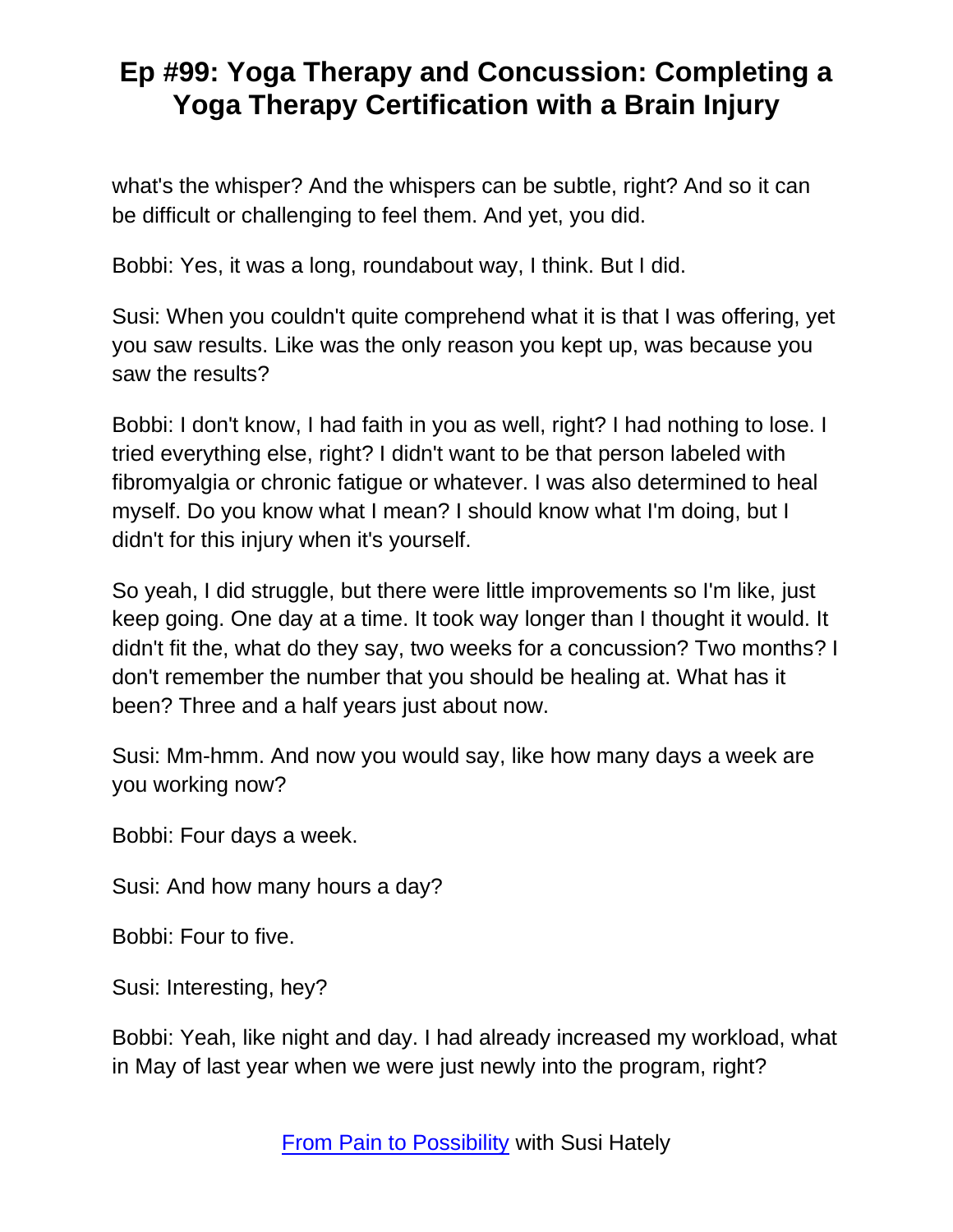Susi: Yeah.

Bobbi: Which was good. I still had headaches, I still had the nausea, you know, I still had to make sure I had all those supports in place and be aware. And I still do now. But the whispers or the yellow lights are much less. And it can be resolved much quicker.

Susi: Well, what's so interesting is the number of people who either come into my private practice, or who are coming into certification who have had a concussion or multiple, like the number is growing. I find it quite fascinating. And right now we have five people enrolled who have had a brain injury of sorts.

And because of the way that we work with the program and we're helping trainees learn how to help people recover, and in the process of doing that, what we're helping them do is their own recovery. Because people have symptoms and sensations and all those things, and so we work with the individual, the trainee as they are learning. So the learning process is partly their own process.

So earlier Bobbi had mentioned Ayurveda. Ayurveda is a really key foundational component to our training process in how it really helps to address the individual and their constitution and the characters and the qualities that make up who they are, and then how we direct treatment protocol or just techniques to who that person is. And it's really foundational for really meeting a person where they're at. And so that's what Bobbi was a was referring to. Now that you're through it, you now can see the benefit that it was, right?

Bobbi: Mm-hmm.

Susi: But before you came in, were you hesitant at all? Because you know it's intense, right? Like there's an intensive component to it, there's a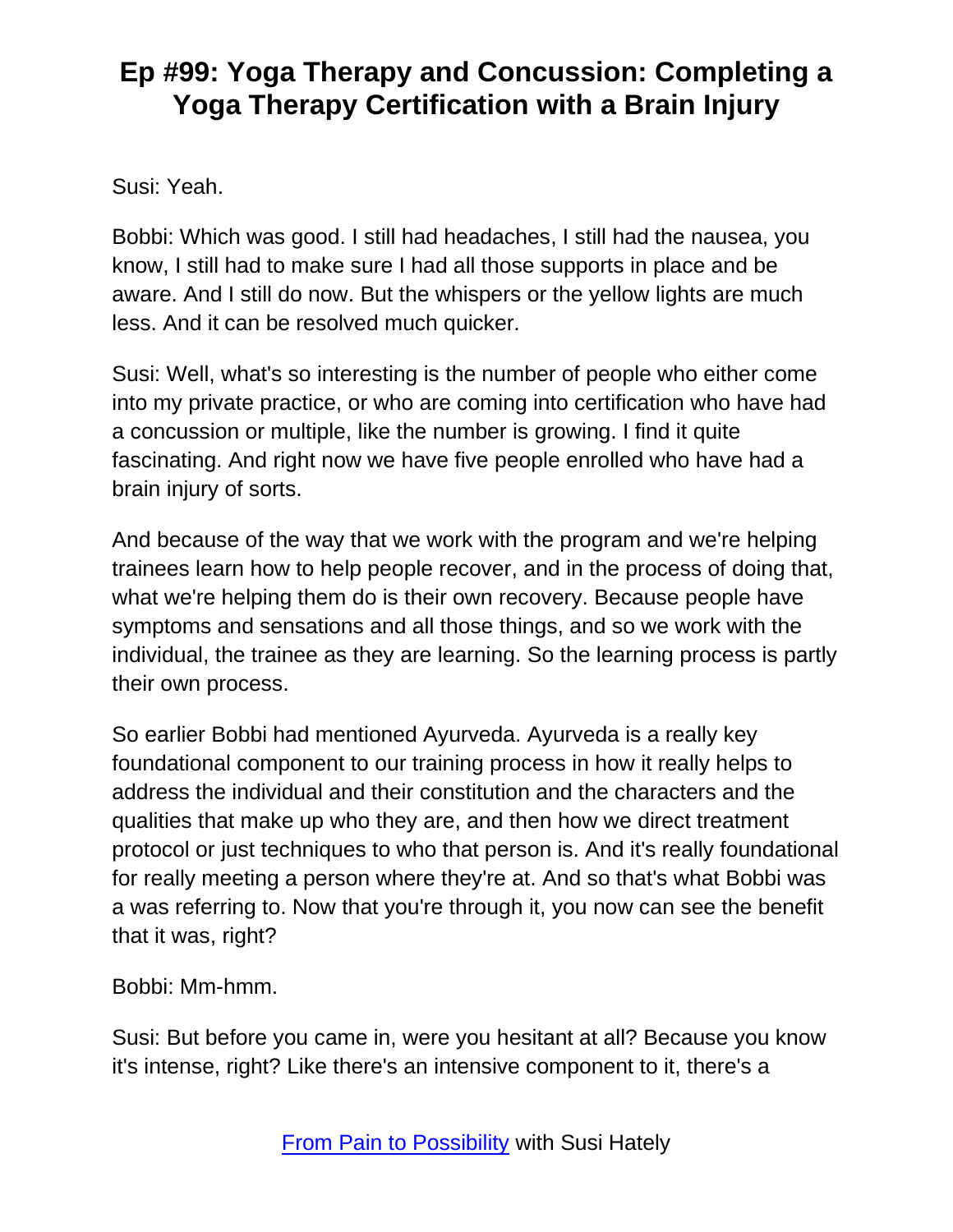commitment to it, there's deadlines and all the things. Was there a concern that oh my gosh, I'm not sure I can do this?

Bobbi: For sure, I didn't even know if I could make it through one day of Zoom, let alone eight days of Zoom. Right? I hadn't been on Zoom that long, or concentrated, or focused for that long for almost two years, right? So I was very, very hesitant.

Susi: Yeah, what Bobbi is referring to there is we have training weeks that we run online virtually. And those training weeks or eight days in length. And they run a good chunk of time during that day. And so we're there and we're present, we're not necessarily on screen all of the time. But we're on screen most of that time. So yeah, so it's a duration of time that that's required. And surprisingly, you found it not to be nearly as difficult as you thought it might be.

Bobbi: Mm-hmm, and also we were getting the tools as we went along, what you can do to recover, what you can do to support yourself, turn your video off if you need to, right? Learning all of that stuff. And I think part of it being recorded and you can go back, because I was worried about cognitively am I going to remember? Am I going to understand? But it's there, the recording is there, you can always go back if you have to.

Susi: What about the overall pace of the program? Were you concerned about meeting those milestones?

Bobbi: Yeah, because we learned a lot. And there's a lot of books, you should read this book and this book, right? I'm like, oh my goodness, how am I going to look after the kids, and work, and look after me? But again, it's like you don't have to do it all at once. You didn't expect us to learn everything all at once, right? Everybody was kind of going at their own pace and it worked how it worked and it all fit in as it did, right?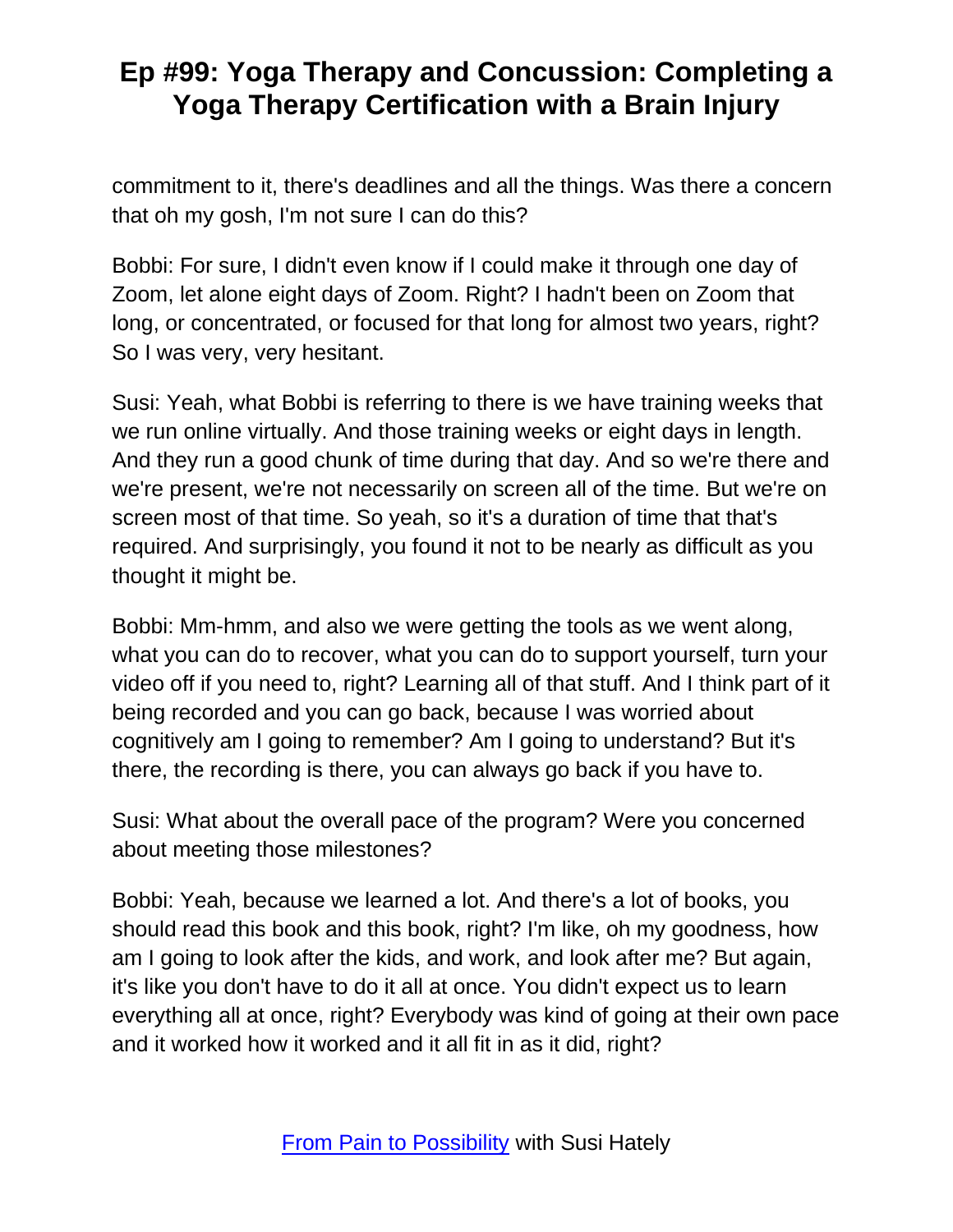Susi: Yeah. When you think about this process of where you're at now, what would you like people who have had a concussion or multiple concussions, what would you like them to know is actually possible for them?

Bobbi: Yeah, definitely change is possible and you can do it. I always jump into my life with both feet, right? Give 100%, which can be good or bad. So I just trusted everything that was being taught to us and implemented what I thought I could implement with, again, no pressure that you have to do it all. Right? So you'll get out of it what you put into it. And you can change.

Don't listen to the statistics that if you haven't recovered by this time, you're never going to get better, because it's not true, right? You can change, like you've said before, at any time, any age, any condition. We don't know until you try.

Susi: Right, because if you had said the stat that you've read is, I can't remember if you said two months of some sort. Maybe it was longer than that. I think I've read different numbers from different people.

Bobbi: Yeah.

Susi: But you were definitely outside of it and you were taking longer than people had wanted you to take.

Bobbi: Definitely. So yeah, change can happen. And look how dramatically it happened. I'm pleasantly surprised, and I'm still improving.

Susi: Right, so the tissue can consistently change.

Bobbi: Yeah.

Susi: What about health care professionals? Like people who are in the medical system, if you could tell them about how something integrative or collaborative, and not necessarily this process, but a process that can be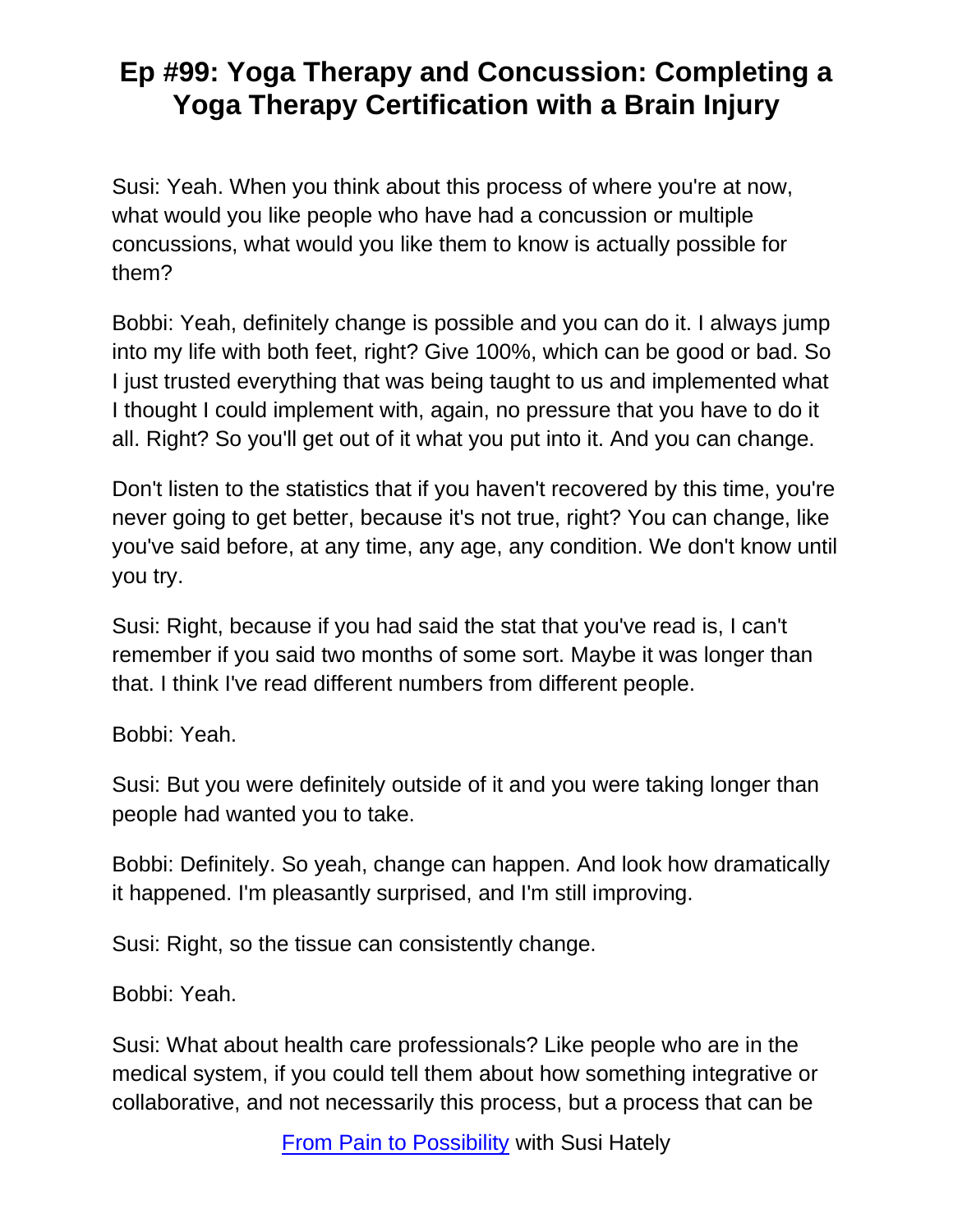integrated and collaborative, what would you want them to know, to look out for that can be helpful for their own results with their patients?

Bobbi: Well, I think not to disregard what their patients are telling them, just because they don't fit into the box of what they've learned and what they've been taught. And I guess if they don't feel like they can help them, then refer them to somebody else, right? Because it's not good for the patient to think there's something wrong with me, I'm not getting better. What am I going to do? I'm going to be like this forever.

Susi: Because that was the message you received, right? Like because you weren't getting better, there was something inherently not right with you.

Bobbi: Yeah, and then you begin to question anything that's happening to you. Oh I'm not really dizzy. Oh I shouldn't have a headache. Oh I shouldn't be this tired. I should be doing more. So you do more and then you get worse, right? The symptoms flare up again or become worse. And yeah, so don't give that message to your patients.

Susi: This is really awesome. You're working with people, because you're now integrating Kinesiology. So up here in Canada we have, again, I'm the same, so Bobbi and I have similar training that we're both kinesiologists from our university days. And we've been utilizing that training. We've both now integrated, so Bobbi now has integrated yoga into that process. And you're working with people like across the board, right? Is it mostly motor vehicle accidents that you're working with? People who have been in motor vehicle accidents?

Bobbi: Correct, yeah.

Susi: And how has the process for your own recovery, how do you think that's made a difference for them? Like where you're at now, like how has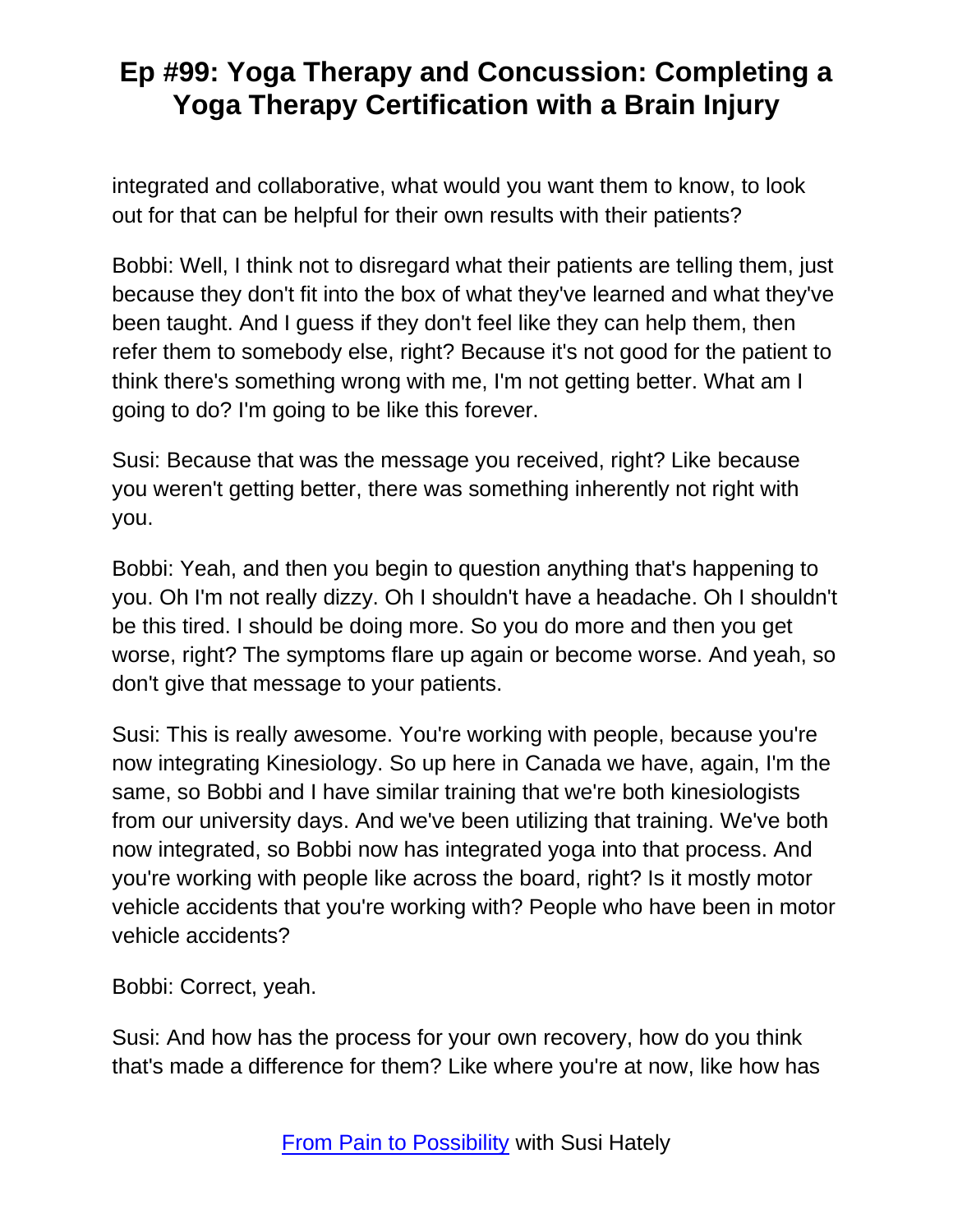that made a difference for them? Like can you see a palpable difference, say from three years ago to now?

Bobbi: Definitely, I'm more willing to sit back and hear and kind of get a better picture of everything and hear who they've seen and what's worked and what hasn't worked. And not necessarily just jump in where I would have jumped in before. I take that information and then maybe a subtler or slower approach to it. And then see what happens with that first movement or whatever we do. And then back off or move ahead, right?

Whereas before it's like, go ahead and do these exercises and then we do that, right?

Susi: Yeah. And it's so interesting because so often that slower approach, which you've actually told me that some of the OTs that you have worked with, had said, no, no, we've got to go faster. And in fact, it's like, well, sometimes the slower that we go, the faster the results become. So sometimes the action needs to be slower in order for the results to become faster.

Bobbi: And that just happened like a month ago, I had a client that has multiple injuries from head to toe in a head on collision. And his pelvis wasn't working, his hips weren't working quite right. So I'm like, okay, we're not going to do weights, we're going to start on the floor. But within four sessions he could do all of those hip movements properly. And like, okay, we're ready for the weights, we can load you up and get you ready for work.

Whereas before I would have probably started there and then we would have had to back up, right.? So that was so exciting.

Susi: Yeah, and it's interesting because so often in those cases the person is seeing that they're starting to get strength. And then oh, well, we just had a that didn't work. So now we're having to go backwards, which can be a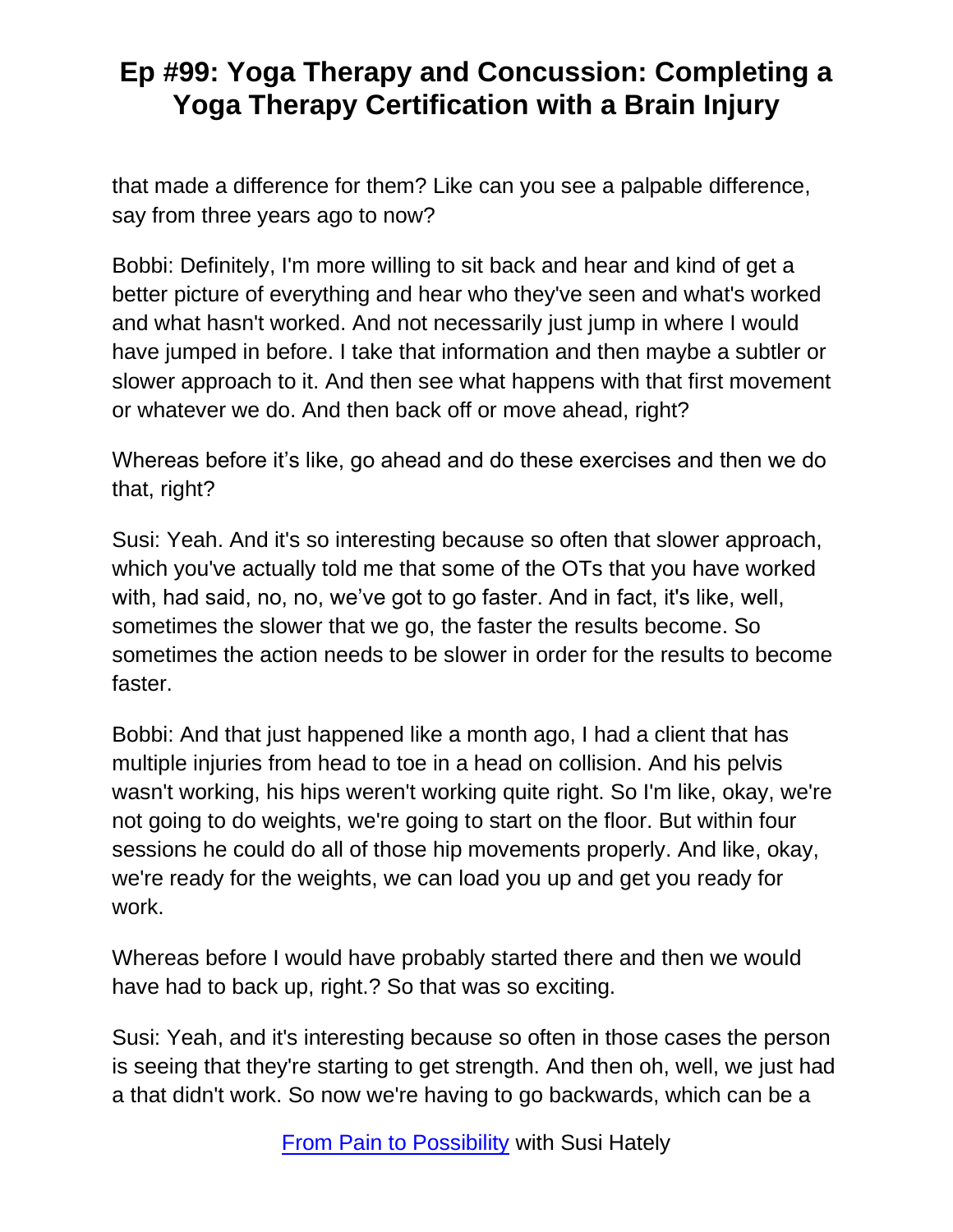problem around confidence. Whereas you just began at a component level, let's just make sure we've got your body working better before we add the load and add the force, and add all that extra training. So slowing down actually enabled everything to go faster.

Bobbi: Yeah, I was actually surprised how quickly we were able to add the weights because the way his pelvis and hip were moving I thought, oh boy, this is going to be a while. But he picked it up so quickly that we could progress faster than I thought.

Susi: Really, really interesting. Really interesting. So, Bobbi, you do online work too, right?

Bobbi: Yes.

Susi: Okay, where can people find you if they want to reach out to you and either connect with you for work or any other information about concussion or any of that sort of thing? How can they reach you?

Bobbi: Just my email is Bobbi, B-O-B-B-l L-A-L-A-C-H @shaw.ca.

Susi: Great, okay, we'll put that into the show notes. And I think what I wanted to get out of this episode, and I hope this landed for you listeners, is that you can absolutely recover. And when you can put these structures in place that really helps you to listen deeply to the signals and sensations that let you know that something's happening. Like those big red lights, those screams that can arise in our systems after a concussion, can be really uncomfortable. Like beyond uncomfortable, really, I mean, horrible, right?

Bobbi: Yes.

Susi: And when we can start to tune in to the whispers that let us know that they're coming and intervene at the whisper level, then a lot of change can